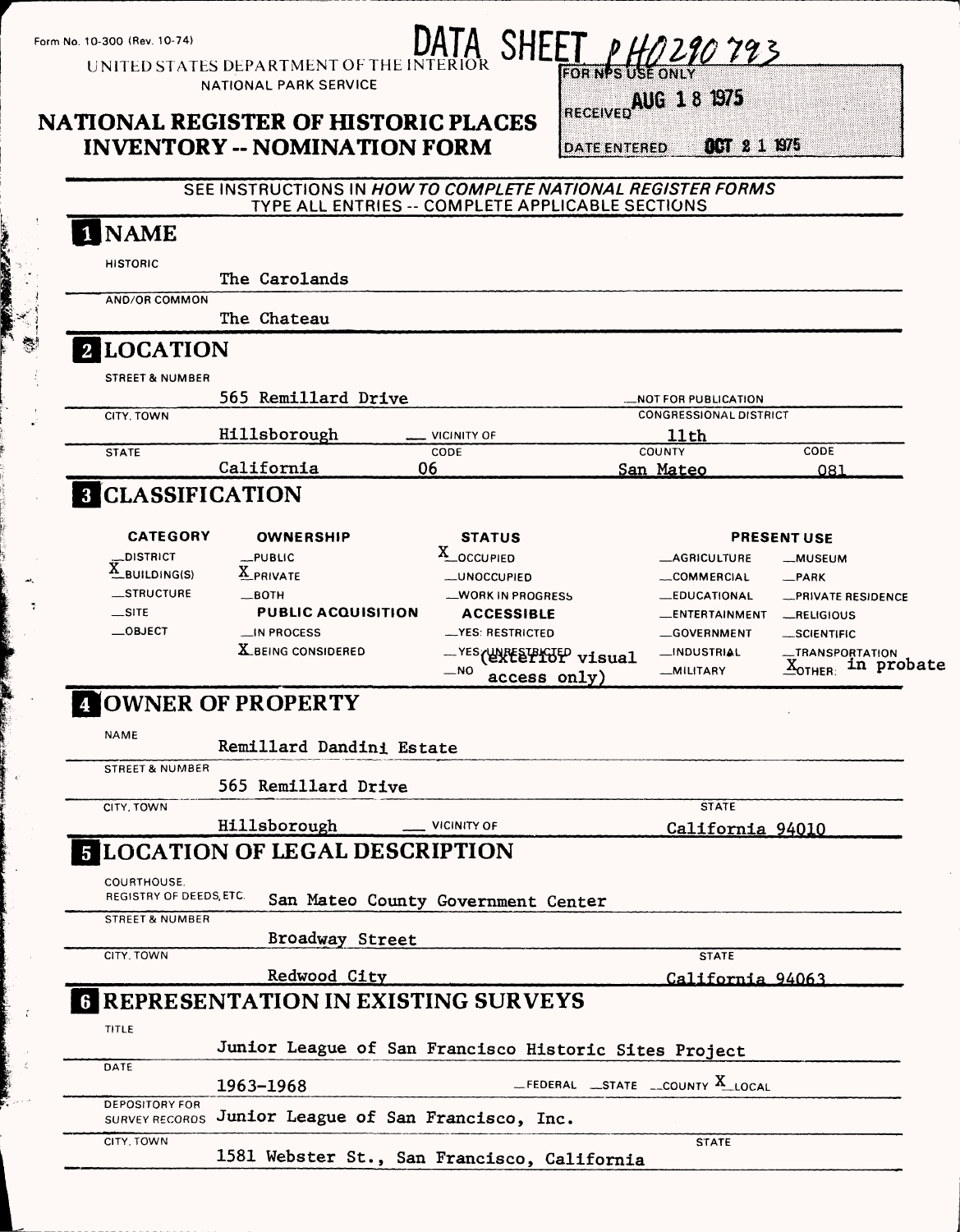

## DATA SHEFT

|                                        | <b>CONDITION</b>                                           | <b>CHECK ONE</b>                | <b>CHECK ONE</b>                  |  |
|----------------------------------------|------------------------------------------------------------|---------------------------------|-----------------------------------|--|
| __EXCELLENT<br><b>XGOOD</b><br>$-FAIR$ | <b>LOETERIORATED</b><br><b>RUINS</b><br><b>__UNEXPOSED</b> | <b>WINALTERED</b><br>$$ ALTERED | <b>XORIGINAL SITE</b><br>$-MOVED$ |  |

**DESCRIBE THE PRESENT AND ORIGINAL (IF KNOWN) PHYSICAL APPEARANCE**

The following summary description was prepared by Professor Paul V. Turner of Stanford University.

The Carolands remains in virtually the same condition as when it was built sixty years ago. It is rectangular in plan, contains five storeys, and is constructed of reinforced concrete. The concrete surface, finished and scored to suggest the pattern of ashlar masonry, is exposed in many of the interior spaces as well as on the exterior, and is in excellent condition. The facades are ornamented with pilasters, columns, entablatures, garlands and other elements typical of the French Classical style on which the building is based. The attic storey is in the form of a mansard roof.

The house contains roughly 110 rooms. On the lowest level--below ground and lit by a wide "moat" on two sides of the building--are the kitchens and other service rooms. The ground floor is devoted principally to a large entrance foyer, which leads into the central space of the house, an interior columned court rising the full height of the building and lit by a skylight. A double stairway in this space ascends to the main floor and its rooms: parlors, dining room, library, conservatory, concert hall, and a small oval room (designed to take a fine set of 18th-century French boiseries) overlooking the terraced gardens. The next floor is devoted primarily to suites of bedrooms; and the top floor has servants' quarters. An unusual feature of the plan is an extra, half storey, tucked in between the main floor and the bedroom floor on one side, which was originally used as a wardrobe, and is lit by oeil-de-boeuf windows along the curved wall overlooking the garden.

The following description by John Weld Eliassen, Jr., details the architectural styling of the Carolands.

The Carolands Chateau is situated on the ridge due west of Burlingame and is visible from both Highway 101 and the Junipero Serra Freeway. It was originally conceived to be the focal point of an estate of more than 500 acres, fully landscaped in the manner of Versailles. The building itself is a large four and one-half story reinforced concrete, natural and artificial sandstone veneered residence with a copper roof, approximately 130 feet long by 120 feet wide by 100 feet high, containing 100 to 125 rooms. It is designed in the Beaux Arts style, drawing exclusively from French Renaissance sources and loosely modeled after Vaux le Vicomte, the prototype of high French Renaissance design, as developed by Louis XV and the Count of Versailles.

The building's composition is daringly simple, utilizing the Palladian grouping of all significant rooms on a piano nobile (main floor) grouped around a four-story high hypostyle hall lit entirely by skylight. The exterior facades show ingenious differences from one another: the north and east ones consisting of neatly articulated rows of windows with the basement floor receiving natural light and ventilation from an artificial moat. The west elevation is developed into two rectilinean attached towers flanking a circular one capped by a fine copper dome above the roofline. Here the piano nobile opens directly onto a raised terrace built over the floor below. Above the piano nobile are what appear to be oval celestory windows, but which provide light and ventilation to a suspended mezzanine, entirely invisible from the interior. The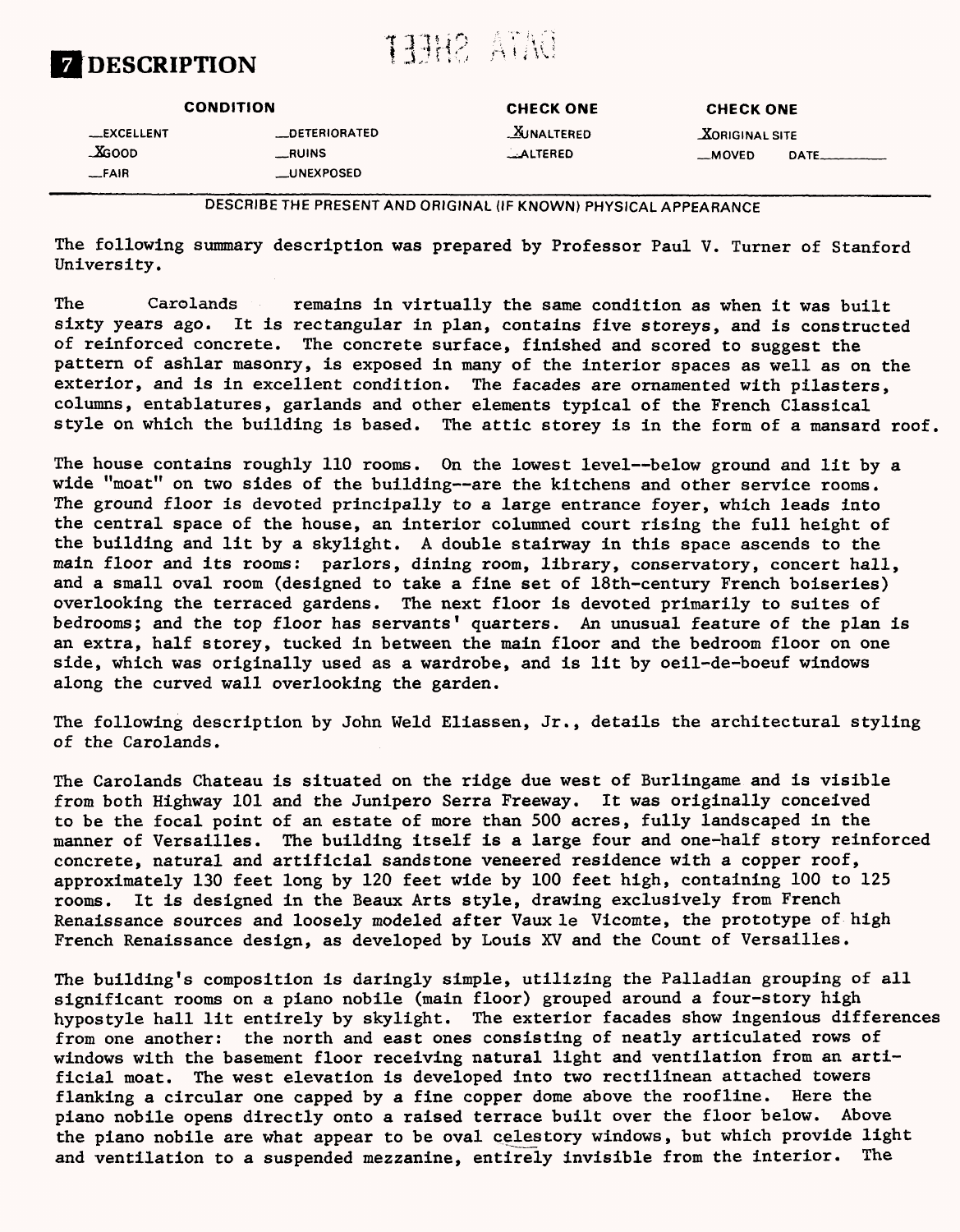## **NATIONAL REGISTER OF HISTORIC PLACES INVENTORY -- NOMINATION FORM**

FOR NPS USE ONLY RECEIVED AUG 18 1975 CCT 2 1 1975 **DATE ENTERED** 

**CONTINUATION SHEET** THEM NUMBER 7 PAGE 2

south elevation, the principal one, consists of a half-octagonal attached tower flanked by pairs of symmetrical pedimented and festooned casement windows. The face plane of the tower breaks into a simple pediment at the roof line, and it sits on a rusticated base below the piano nobile which is arched to form a porte-cochere with marble floor and great wrought iron gates. The fourth floor is contained in a copper mansard roof with qiel de boeuf windows, interspersed with rectilinear pedimented windows generally spaced to match the windows on the floor below. The entrance is through a marble floored gallery about sixty-feet wide, off of which springs the great central stairway, rising into the great space, splitting in the middle and returning to the piano nobile above.

This grand staircase, surrounded by two levels of modified Doric columns on a rusticated base, supporting a great half vaulted entablature, is unquestionably one of the greatest residential spaces in America. It is comparable in its singularity and boldness of composition only to such rooms as the Great Hall of The Breakers in Newport, R. I., or to the Central Rotunda of Longwood in Natchez, Mississippi. But, unlike The Breakers, The Carolands' space has an air of grandeur through conscious simplicity, deriving its effect from the subdued warmth of stone and plasterwork, the play of light and shadow on simple classical elements, contrasted with the rich balustrades of black cast and wrought iron with gilt applied decorations. The effect of this space is impossible to describe and, due to its gigantic proportions and soft natural lighting, is difficult to photograph. It must be seen to be believed, and once seen will never be forgotten.

The piano nobile consists of a series of eight rooms surrounding this space. The most prominent of these, directly at the top of the grand staircase and forming the tower above the porte-cochere, is the library: 40 feet across at the widest point and 60 feet in length, the room is paneled in lightly stained oak carved in Louis XV style, with a mezzanine for storage of books. Both design and detailing of this room resemble the Reading Room of The Breakers. Adjoining the library is the state dining room (individual salons for family dining are provided on the floor above) paneled in marbelized plasterwork and wood in rich green and gold colors. The third major room is the ballroom, 30 feet wide, running more than one-half the length of the north elevation. This is accessible to the north garden terrace (with its sweeping view of San Bruno Mountain and the entire northeastern tip of the Peninsula) by a bridge over the moat. This room with its large arched windows is simply finished with brocade paneling for acoustics and contains a small raised stage, complete with proscenium and dressing room for performers. The west elevation contains a series of five rooms, small by comparison with the others. Each has its own distinct paneling and decor:

> Solarium: a sunlit room of marble floor and columns with mirrors reflecting the view from the large windows.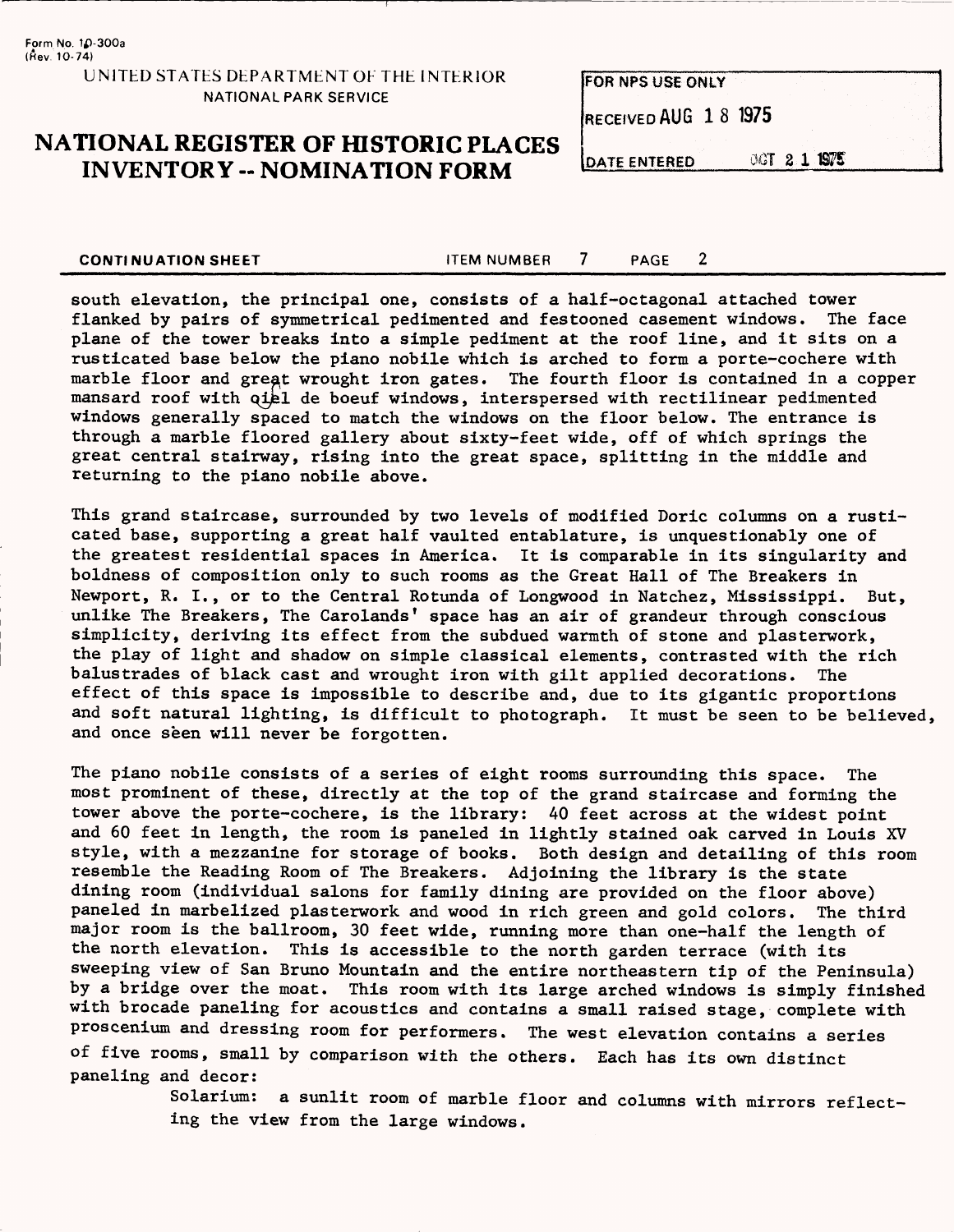**Form No 1p-300a (Aev. 10-74)**

**UNITED STATES DEPARTMENT OF THE INTERIOR NATIONAL PARK SERVICE**

## **NATIONAL REGISTER OF HISTORIC PLACES INVENTORY -- NOMINATION FORM DATE ENTERED DCT** 2 1 10%

**FOR NPS USE ONLY**

**RECEIVED** AUG 1 8 1975

**CONTINUATION SHEET** TEM NUMBER 7 PAGE 3

Round Room: It was designed and built to accommodate the panels taken from a chateau in the south of France. The panels are of rosewood, carved and painted, and represent the period of about 1780, as does the marble fireplace with wrought iron embellishments crowned with its French beveled mirror. The parquet floor is a beautiful example of the sunburst pattern of its time. Square Room: This is just off the Round Room and is of the same period with its imported paneling, mirrors, fireplace, and parquet floor. Chinese Room: it has beautifully laquered imported wall panels and exquisitely carved furnishings.

Drawing Room: in the French tradition with painted ceiling and softtoned walls, partially covered with cherubs giving a bas-relief effect; in other words, a three dimensional effect; graced with a beautiful fireplace of marbelized painted plaster.

The paneling for the Round Room and the Square Room had been placed in storage by the Carolans and was later bought and installed by Countess Lillian Remillard Dandini. Three of these rooms have low ceilings in order to accommodate the secret mezzanine above.

The living floor above the piano nobile, reached by an oval spiral staircase of extreme beauty, and also by a commodious and ornate elevator, is divided into suites, comprising Mr. Carolan's quarters, Mrs. Carolan's quarters, the northwest and southwest corners of the building with the Round Room on that floor in common; and several guest suites. Each of these is equipped with the finest and most elegant facilities available at the time. The most interesting is Mrs. Carolan's bath, the tub of which is sculpted out of a single block of marble, shaped like a piscina and complete with gold hand-tooled hardware. The walls of most rooms on this floor are consistently treated with the same wood paneling, always embellished with simple but elegant French rococo decor.

An even more outstanding feature of this floor is its hidden mezzanine below the Carolan's suites, approachable only by a stairway from an entrance room to the Carolan suites, and with a hidden stairway from the mezzanine leading down to the piano nobile so that the hosts could suddenly appear among their guests at any time. This mezzanine contains a series of rooms equipped with closets, drawers, and two separate, walk-in vaults for the storage of precious valuables.

The top floor consists of a labyrinth of servants' rooms, minor guest rooms, and the Round Room which breaks into a dome at this floor and appears to have been intended as a nursery. Scattered among these are a few rooms of interest, such as the Plan Room which still contains the hundreds of rolls of drawings used in the development of the house and grounds.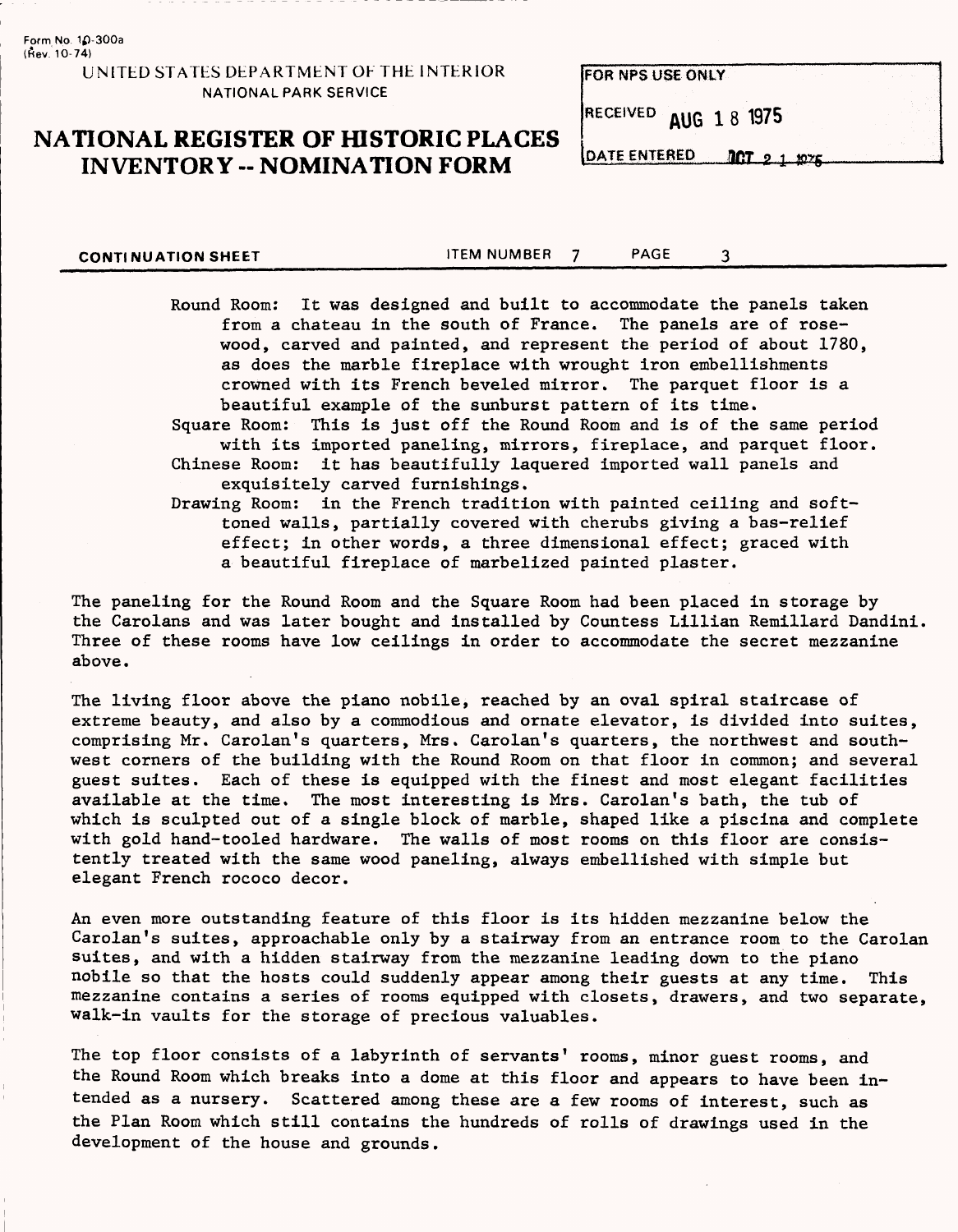## **NATIONAL REGISTER OF HISTORIC PLACES INVENTORY -- NOMINATION FORM** DATE ENTERED

| FOR NPS USE ONLY      |  |  |  |
|-----------------------|--|--|--|
| RECEIVED AUG 1 8 1975 |  |  |  |
|                       |  |  |  |

OCT 2 1 1975

**CONTINUATION SHEET CONTINUATION SHEET** 

There is yet another level above this which comprises the light chamber over the Great Court. Here, under the trussed skylight, the Countess Lillian Remillard Dandini grew her house plants some eighty feet over the marble entry below.

Also worth mentioning is the other labyrinth of rooms in the basement where an entire series of rooms, the size of an operating wing of a modern hospital, is arranged with each room specifically designed and equipped for preparation of various courses of the banquet. This basement kitchen is accessible to the entrance gallery through secret butler's doors and to the floors above through a utility core consisting of a service elevator, service stair, and separate butler's pantry stocked with silver and plates for serving of food at each floor.

All workmanship, accessories, and features of this unique structure are original, such as the ornate passenger elevator; or have been installed later just as they were originally intended to be, such as the paneling of smaller rooms, making The Carolands one of the most authentic and thoroughly unaltered example of the architecture and life style of its era in America. Its present condition differs from its original physical appearance only due to aging which fortunately because of the quality of its construction is limited to a few leaks in the terrace roof, an occasional crack in the plaster, or a tilted retaining wall in the gardens.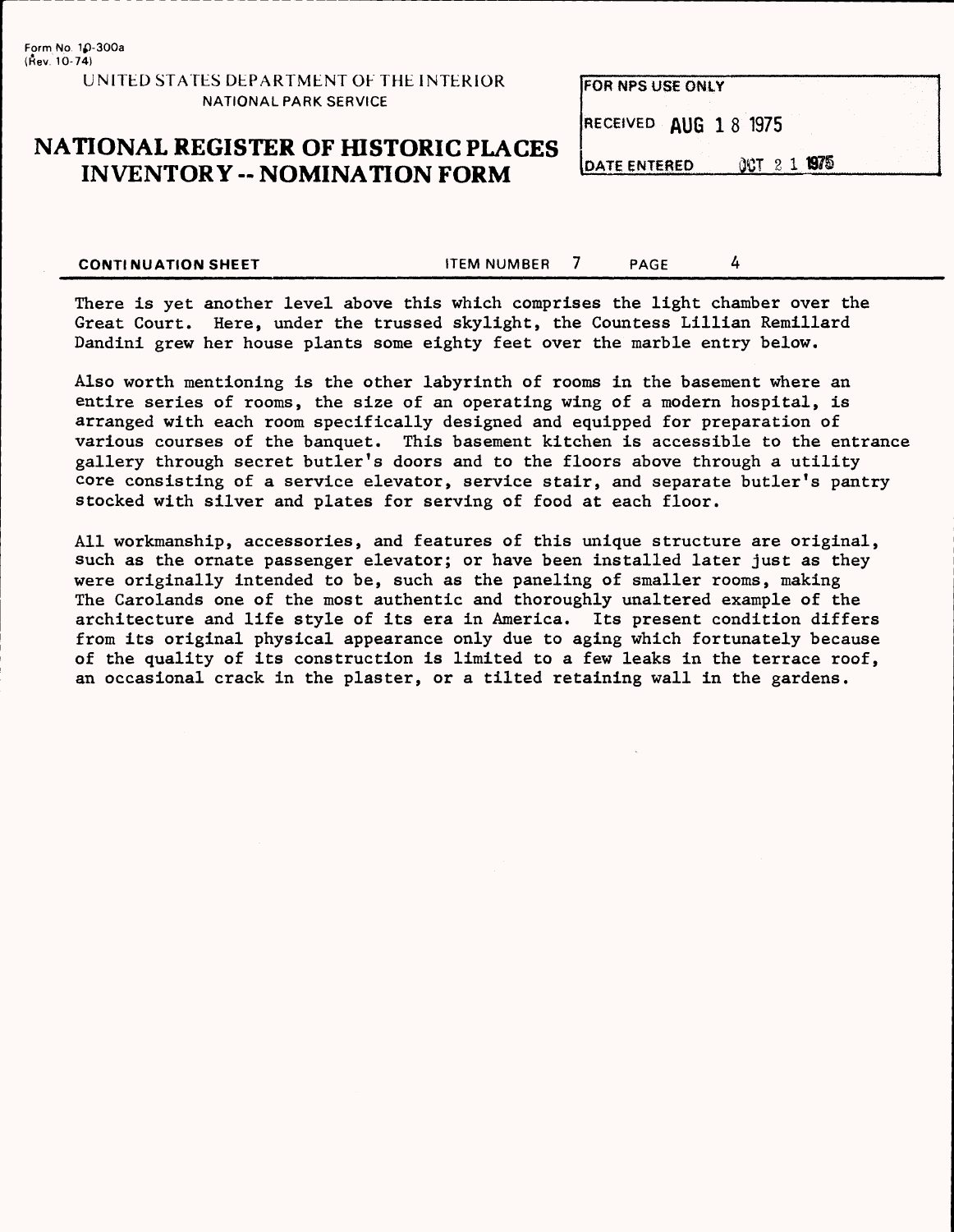## **SIGNIFICANCE**

| <b>PERIOD</b>       |                            | AREAS OF SIGNIFICANCE -- CHECK AND JUSTIFY BELOW |                        |                             |
|---------------------|----------------------------|--------------------------------------------------|------------------------|-----------------------------|
| <b>_PREHISTORIC</b> | -ARCHEOLOGY-PREHISTORIC    | COMMUNITY PLANNING                               | LANDSCAPE ARCHITECTURE | <b>RELIGION</b>             |
| $-1400-1499$        | <b>ARCHEOLOGY-HISTORIC</b> | <b>CONSERVATION</b>                              | _LAW                   | __SCIENCE                   |
| $-1500-1599$        | <b>AGRICULTURE</b>         | <b>ECONOMICS</b>                                 | <b>LUTERATURE</b>      | <b>SCULPTURE</b>            |
| $-1600-1699$        | <b>XARCHITECTURE</b>       | <b>LEDUCATION</b>                                | _MILITARY              | <b>XSOCIAL/HUMANITARIAN</b> |
| $-1700-1799$        | $\_$ ART                   | <b>LENGINEERING</b>                              | __MUSIC                | $\equiv$ THEATER            |
| $-1800-1899$        | COMMERCE                   | _EXPLORATION/SETTLEMENT                          | <b>__PHILOSOPHY</b>    | <b>__TRANSPORTATION</b>     |
| $X1900 -$           | COMMUNICATIONS             | __INDUSTRY                                       | POLITICS/GOVERNMENT    | _OTHER (SPECIFY)            |
|                     |                            | <b>LINVENTION</b>                                |                        |                             |
|                     |                            |                                                  |                        |                             |

| SPECIFIC DATES Constructed 1914-15 | BUILDER/ARCHITECT Ernest Sanson and Willis Polk |
|------------------------------------|-------------------------------------------------|
|                                    |                                                 |

#### **STATEMENT OF SIGNIFICANCE**

The following summary of architectural significance was prepared by Professor Paul Turner, Stanford University.

The architectural significance of the Carolands is two-fold: first, as a reflection of the aspirations of a social class in turn-of-the-century America, and secondly, in its own right, as one of the purest examples in America of the French Classical style of architecture.

It is a commonplace that in their search for status, wealthy Americans have often attempted to recreate the surroundings of European aristocracy; but the Carolands is among the very best examples of this phenomenon. It was built by Harriet Pullman Carolans—heiress to the Pullman fortune. The house was planned faithfully on the model of royal French chateaux, with none of the compromises to American traditions which are usually found in homes of this type. For example, the monumental stair-court (which here is the most spectacular architectural feature of the house) is seldom found on this scale in American mansions, probably because its original function (derived from the processional rituals of Baroque royalty) was unrelated to American lifestyles even of the wealthy. In this and other respects, the Carolands represents this Royal Chateau type in a purer form than virtually any other American example.

To realize her goal authentically, Mrs. Carolans commissioned a Parisian architect— Ernest Sanson. (The local, supervising architect was Willis Polk). Sanson, expert in the tradition of French Classicism from his training in the Ecole des Beaux Arts in the mid 19th century, produced a design which is remarkably fine in its own right. It is not a "copy" of a specific chateau, as local legend has it (no respectable Beaux-Arts architect would merely copy), but is a composition of elements drawn from various sources. These sources are mostly 17th-century chateaux in the lie de France area around Paris—two of the major ones being Louis LeVau's chateau of Vaux-le-Vicomte (as seen in the oval projection in the center of the garden facade), and Francois Mansart's chateau of Maisons (as in the motif of the columnated projections on the ends of the garden facade). But the various elements were all skillfully combined by Sanson—and produce what is in fact one of the most successful examples of true French Classical architecture in America. That Sanson should then have decided to execute this design in reinforced concrete (apparently out of concern for earthquakes but also reflecting a general interest in concrete among Parisian architects at this time), reveals a bold willingness to combine a traditional style and a new material. The result is a building which is among the earliest examples of domestic architecture constructed of reinforced concrete.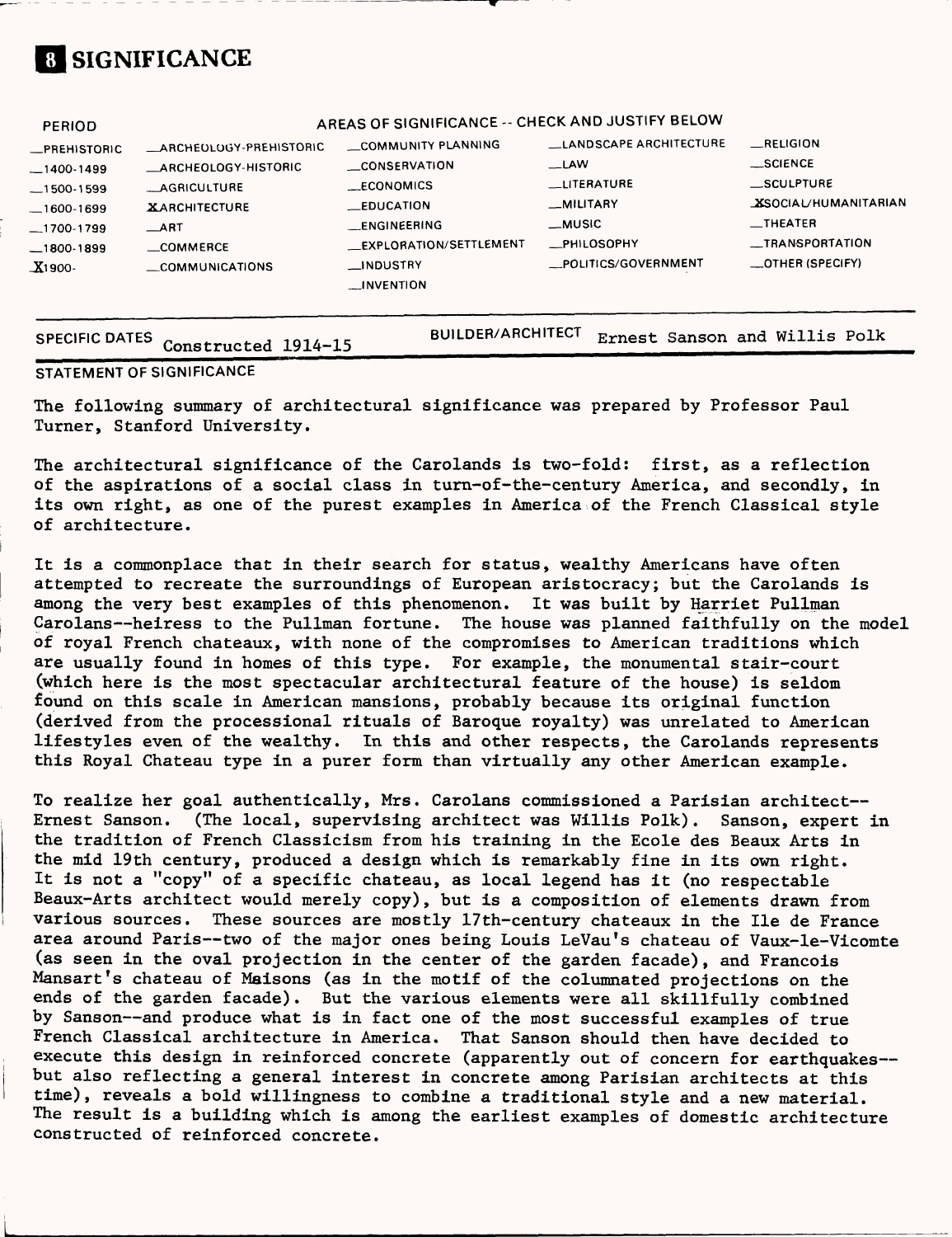## MAJOR BIBLIOGRAPHICAL REFERENCES

Thieme-Becker, Kuenstler Lexikon, Vol. 29, p. 418. (for information on the architect, Ernest Sanson).

R. Olmsted, Here Today (San Francisco, 1968), pp 180-83 (mistakenly lists the architect as "E. Saint-Saens").

|                            | <b>IDGEOGRAPHICAL DATA</b><br>ACREAGE OF NOMINATED PROPERTY                                                                                                                                                                                                     | <u>5.831</u> |                              |                                                                  |                 |
|----------------------------|-----------------------------------------------------------------------------------------------------------------------------------------------------------------------------------------------------------------------------------------------------------------|--------------|------------------------------|------------------------------------------------------------------|-----------------|
| UTM REFERENCES             |                                                                                                                                                                                                                                                                 |              |                              |                                                                  |                 |
| 0,1 <br>ZONE<br>C.         | $[5]$ 5, 5 5, 8, 0<br><b>EASTING</b>                                                                                                                                                                                                                            | 4 15 6 4 8 0 | ZONE<br>DI                   | <b>EASTING</b>                                                   | <b>NORTHING</b> |
|                            | <b>VERBAL BOUNDARY DESCRIPTION</b>                                                                                                                                                                                                                              |              |                              |                                                                  |                 |
|                            |                                                                                                                                                                                                                                                                 |              |                              |                                                                  |                 |
|                            |                                                                                                                                                                                                                                                                 |              |                              | and the state of the state of the state                          |                 |
|                            |                                                                                                                                                                                                                                                                 |              | $2-1.2$                      |                                                                  |                 |
|                            | LIST ALL STATES AND COUNTIES FOR PROPERTIES OVERLAPPING STATE OR COUNTY BOUNDARIES                                                                                                                                                                              |              |                              |                                                                  |                 |
|                            |                                                                                                                                                                                                                                                                 |              |                              |                                                                  |                 |
| <b>STATE</b>               |                                                                                                                                                                                                                                                                 | CODE         | <b>COUNTY</b>                |                                                                  | CODE            |
| <b>STATE</b>               |                                                                                                                                                                                                                                                                 | CODE         | COUNTY                       |                                                                  | CODE            |
|                            |                                                                                                                                                                                                                                                                 |              |                              |                                                                  |                 |
|                            | <b>III FORM PREPARED BY</b>                                                                                                                                                                                                                                     |              |                              |                                                                  |                 |
| NAME / TITLE               |                                                                                                                                                                                                                                                                 |              |                              |                                                                  |                 |
|                            | Countess Beatrice Von Homola                                                                                                                                                                                                                                    |              |                              | April 7, 1975                                                    |                 |
| ORGANIZATION               |                                                                                                                                                                                                                                                                 |              |                              | DATE                                                             |                 |
|                            | Friends of the Chateau **                                                                                                                                                                                                                                       |              |                              |                                                                  |                 |
| <b>STREET &amp; NUMBER</b> |                                                                                                                                                                                                                                                                 | ×            | 1215 Canterbury Rd. 343-3385 | <b>TELEPHONE</b><br>$\pmb{\ast}$                                 |                 |
| CITY OR TOWN               | 1025 Vista Road                                                                                                                                                                                                                                                 |              |                              | STATE .                                                          |                 |
|                            | <b>Hillsborough</b>                                                                                                                                                                                                                                             |              |                              | California                                                       | 94010           |
|                            |                                                                                                                                                                                                                                                                 |              |                              |                                                                  |                 |
|                            | <b>IN STATE HISTORIC PRESERVATION OFFICER CERTIFICATION</b>                                                                                                                                                                                                     |              |                              |                                                                  |                 |
|                            |                                                                                                                                                                                                                                                                 |              |                              | THE EVALUATED SIGNIFICANCE OF THIS PROPERTY WITHIN THE STATE IS: |                 |
|                            | NATIONAL X                                                                                                                                                                                                                                                      |              | $STATE$ <sub>----</sub>      | $LOCAL$ <sub>___</sub>                                           |                 |
|                            |                                                                                                                                                                                                                                                                 |              |                              |                                                                  |                 |
|                            | As the designated State Historic Preservation Officer for the National Historic Preservation Act of 1966 (Public Law 89-665). I<br>hereby nominate this property for inclusion in the National Register and certify that it has been evaluated according to the |              |                              |                                                                  |                 |
|                            | criteria and procedures set forth by the National Park Service.                                                                                                                                                                                                 |              |                              |                                                                  |                 |
|                            |                                                                                                                                                                                                                                                                 |              |                              |                                                                  |                 |
|                            | SIGNATURE                                                                                                                                                                                                                                                       |              | Mleode                       | i dia                                                            |                 |
| <b>TITLE</b>               | State Historic Preservation Officer                                                                                                                                                                                                                             |              |                              | <b>DATE</b>                                                      |                 |
| <b>FOR NPS USE ONLY</b>    |                                                                                                                                                                                                                                                                 |              |                              |                                                                  |                 |
|                            | I HEREBY CERTIFY THAT THIS PROPERLY IS INCLUDED IN THE NATIONAL REGISTER                                                                                                                                                                                        |              |                              |                                                                  |                 |
|                            |                                                                                                                                                                                                                                                                 |              |                              |                                                                  |                 |
|                            |                                                                                                                                                                                                                                                                 |              |                              | DATE                                                             |                 |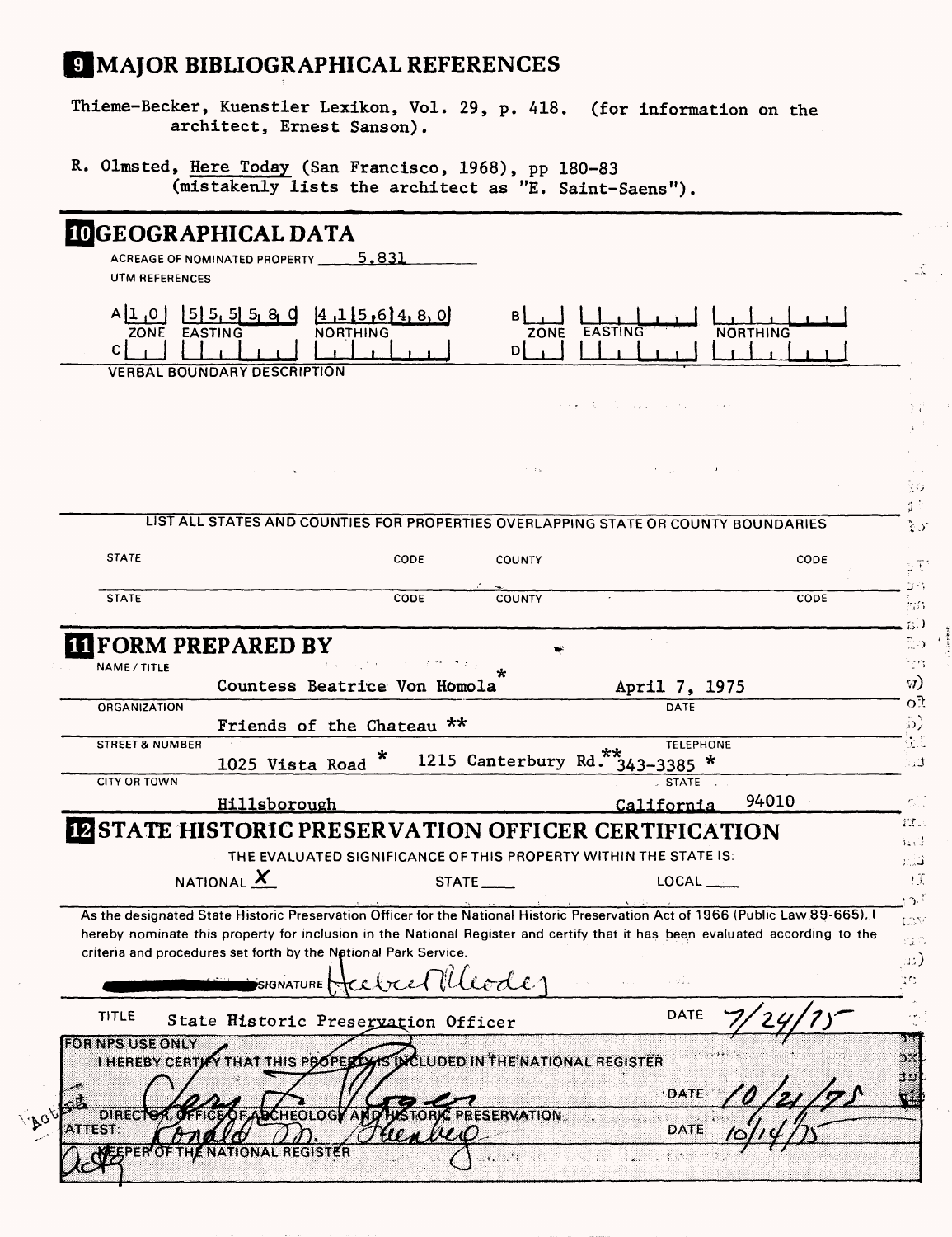#### UNITED STATES DEPARTMENT OF THE INTERIOR NATIONAL PARK SERVICE

## **NATIONAL REGISTER OF HISTORIC PLACES INVENTORY -- NOMINATION FORM** DATE ENTERED

| <b>FOR NPS USE ONLY</b> |  |  |
|-------------------------|--|--|
| RECEIVED AUG 18 1975    |  |  |
|                         |  |  |

DCT 2 1 1975

**CONTINUATION SHEET** THEM NUMBER 8 PAGE 2

Thus, both for its intrinsic architectural qualities, and for its expression of the social aspirations of an American class, the Carolands is of great interest and significance.

The following statement of social historical significance was prepared by Donald P. Ringler, Historian, Burlingame, California.

> The Carolands Chateau Hillsborough, California

#### Its Social and Historical Significance

When Harriet Pullman Carolan sailed for Europe in the spring of 1912, she left San Francisco's social set and news columnists a news item of titilating verve. One city newspaper confided:

> Mrs. Carolan watched these elegant houses - (of the George Newhalls, the George A. Popes, the Templeton Crockers, and the W. H. Crockers) go up and she...decided to have a more beautiful place than any of them.

Then the writer went on to editorialize:

No sale in years has attracted so much widespread attention, because of the size of the property - (554.32 acres plus 500 more for country parks if the landscaper so decreed) - the amount of money invested - (estimated at not less than \$1 million) - and the standing of the buyer and sellers - (buyer, Mrs. Carolans, and sellers, George Howard, Edward Howard, Henry P. Bowie, Agnes H. Hayne, and others).

And just before making her grand exit the youngest daughter of George M. Pullman confidently placed the planning of the projected mansion into the capable hands of architect Willis Polk. Then on reaching the other side of the Atlantic she could be prepared to expand her already cultivated disposition toward French design, French art and, not least of all, French chateaux.

It had been seventeen years since George W. Vanderbilt had completed his 140-room Biltmore in North Carolina; thirteen years since Frank Norris had closed the door on San Francisco society novels with Blix; and twelve years since Samuel Clemens had officially ordained the end of the Gilded Age. But Hariett Carolan was undaunted. Not for nothing was she the daughter of the man who brought swank and hauteur to the American Frontier.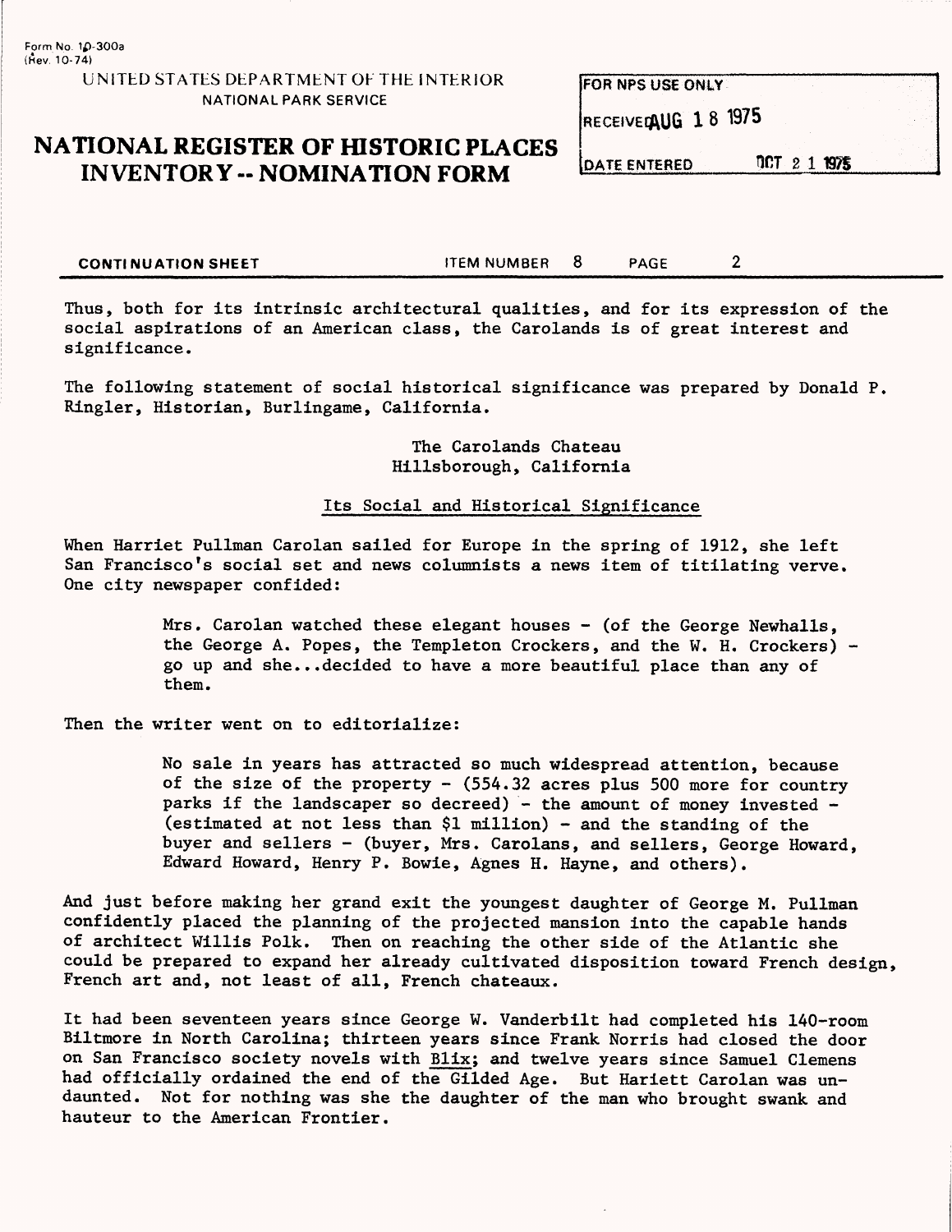Form No. 1£-300a  ${frev. 10-74}$ 

#### UNITED STATES DEPARTMENT OF THE INTERIOR NATIONAL PARK SERVICE

## **NATIONAL REGISTER OF HISTORIC PLACES**  INVENTORY -- NOMINATION FORM DATE ENTERED **6CT 2 1 BYS**

**CONTINUATION SHEET CONTINUATION SHEET** CONTINUATION SHEET

**FOR NPS USE ONLY** RECEIVED AUG 1 8 1975

Although the name Pullman is traditionally associated with Chicago, Harriett Pullman's roots went back to California as well as the Midwest. Her mother, Hattie Pullman (nee Sanger) grew up in Sacramento; and Harriett's twin brothers, George M. Pullman and Sanger Pullman, oddly enough, at the turn of the century lived and died near Menlo Park. Harriett's husband, Francis J. Carolan, was a native Californian, the son of the early Sacramento family James and Emily Carolan. These elder Carolans had come to Sacramento from New York, and the father was engaged in a successful hardware business. Later the family moved to San Francisco and James Carolan relocated his hardware business at California and Front Streets where, not so successful, he eventually had to close the doors. Apparently in the early days the business was successful enough to send Francis back to New York to Cornell University - he graduated in 1882; but in the less prosperous San Francisco days Francis had to work behind the counters. When the store closed he lost even this position as clerk and took another job in the marketing of dried fruit. This was the position that Carolan held when he married Harriett Pullman in 1892. Later, after Carolan's death in the 1920's and his wife was contesting his will, Mrs. Carolan said that at the time of this marriage he was "a \$250 a month clerk".

But back in the nineties, Frank was considered handsome, well-groomed, and friendly; Harriett, aloof, intellectual, and sincere. The marriage took place in Chicago commanding the respect of the Chicago and San Francisco society columns as such second-generation rich families so deserved. There were murmurs of George Pullman's disappointment with Harriett's new husband, but the father generously rose to the occasion and after the wedding gave Carolan \$25,000 in Pullman-Palace Car stock for the groom to "rehabilitate" himself (a perhaps not-so-strange word to use toward a son-in-law) and \$35,000 to construct a home "suitable to receive his daughter." There is no record that Harriett herself received any additional income, and if she did the couple's affairs of the next five years would indicate it was not very much.

Even with the \$35,000 cash for a home the Carolans did not rush into buying a house. Instead they took up a residence on Franklin Street, then a fashionable area in San Francisco. But not for long. As they looked around and inquired about, their eyes ran down The Peninsula. Burlingame was the magic word.

Down in Burlingame (during the same year of the Carolans' marriage) Francis J. Newlands, William Sharon's son-in-law, had commissioned A. Paige Brown to build five summer homes, bungalows as Brown called them. And the next year the Burlingame Country Club was started, formed by some of the most prestigious names in San Francisco: Newlands, W. H. Crocker, William H. Howard, John Parrott, Jr., Richard Tobin, and others. And some of these socialites were building their own summer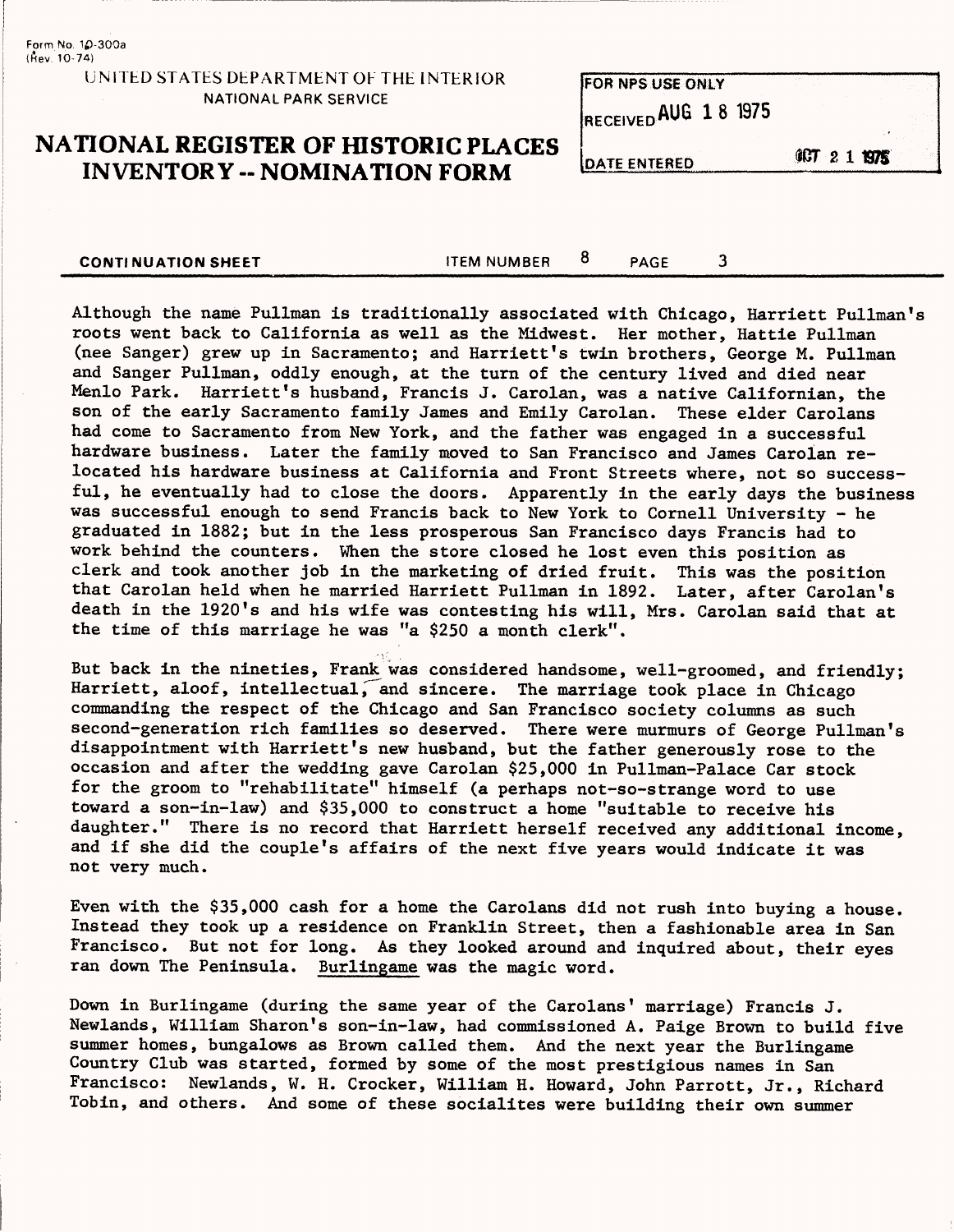#### UMTED STATES DEPARTMENT OF THE INTERIOR NATIONAL PARK SERVICE

## **NATIONAL REGISTER OF HISTORIC PLACES INVENTORY - NOMINATION FORM**

**FOR NPS USE ONLY** RECEIVEDAUG 18 1975 OCT 2 1 1975 **DATE ENTERED** 

| <b>CONTINUATION SHEET</b> | <b>ITEM NUMBER</b> | PAGE |  |
|---------------------------|--------------------|------|--|
|                           |                    |      |  |

homes. William and Ethyl (nee Sperry) Crocker with The Oaks appeared to be the center around whom the Joseph D. Grants (steel, oil, public utilities), the Henry T. Scotts (Union Iron Works), the George A. Popes (lumber), and others were clustering. Burlingame certainly had distinct possibilities. The Carolans already had friends there. In fact in 1903 one of Frank's sisters, Genevieve, would marry Henry D. Poett. The Howard-Poett clan--descendants of the first owners of the Rancho Sam The Howard-Poett clan--descendants of the first owners of the Rancho San Mateo—were the cornerstone of Peninsula society and possessed quiet but unimpeachable social credentials. So the Carolans made the decision to leave San Francisco and head south. They occupied one of the original Brown bungalows.

By 1896 Harriett and Frank Carolan were arriving at a clear decision where they would build the house "suitable to receive (George Pullman's) daughter". As they gazed westward from their cottage windows or rode horseback over the Occidental Land Company's (Crocker's?) unsold lots they picked out a  $4.92$  acre parcel where two roads crossed, Willow and Sharon Avenues. And as neither of the Carolans had ever given way to pretensions, they named it simply "Crossways". To be sure it was in no way comparable to Ethyl Crocker's The Oaks flanked by the Scott and Grant mansions up on the ridge. But it was "suitable". And little did either of the Carolans know that, Fate intervening, before the end of the year 1897 an event would occur that would shrink dramatically the money and social differences between Harriett Carolan and the Crockers. Or, as one researcher writes: "Here, possibly, was the start of the coolness between Harriett Carolan and Ethyl Crocker." For the Carolans the next fifteen years at Crossways, 1897-1912, were probably the happiest years of their marriage: for Harriett, arranging lavish parties, collecting French Empire furniture, and relaxing on luxurious rail trips to the Del Coronado in San Diego; for Frank, riding to hounds, maintaining a polo field, and buying expensive carriages. And where, pray tell, did the Carolans get the money for such extravagant outlays and entertainment? They got it from the estate of George Pullman who died in October, 1897, not nine months after Harriett and Frank had purchased their modest 4.92-acre lot. The Pullman will awarded Harriett Carolan \$1 million outright plus a share in the rest of the estate.

A costume cotillion given by Harriett in 1900 reflects the grand style in which Mrs. Carolan expended her inheritance. Earlier the original five acres had expanded into thirty acres and the new, "suitable" house blossomed into a thirty-room Queen Anne style mansion with terraces, gardens, hothouses, tennis courts, a stone arbor, a conservatory, and a magnificent carriage hall with a chandelier that was to be the envy of the West Coast. The cotillion was held in the carriage house, but not, of course, where they actually stored the carriages. This was the hall, the bottom of the U that joined the stables and the actual carriage house. In addition to the stunning chandelier the building provided a closed court, ideal for that chilly Peninsula weather. The San Francisco guests were transported to Burlingame in tastefully decorated Pullman coaches and were driven from the Depot in Francis's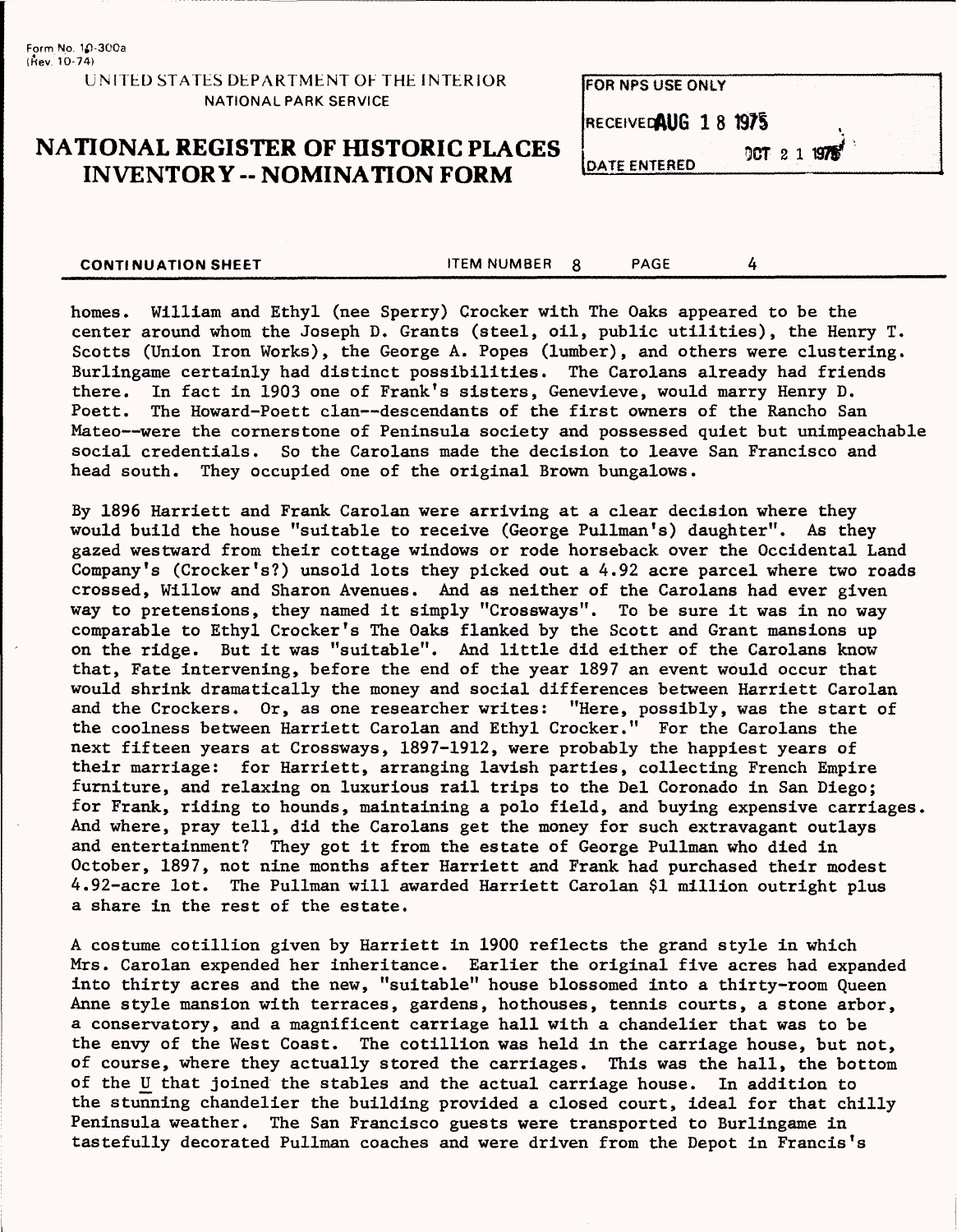**Form No 1p-300a** (Hev. 10-74)

#### UNITED STATES DEPARTMENT OF THE INTERIOR NATIONAL PARK SERVICE

## **NATIONAL REGISTER OF HISTORIC PLACES INVENTORY - NOMINATION FORM**

**FOR NPS USE ONLY** RECEIVED AUG 1 8 1975 OCT 2 1 1975 **DATE ENTERED** 

**CONTINUATION SHEET** THEM NUMBER  $\overline{8}$  PAGE 5

fine carriages. Crossways itself, flooded with electric search lights, was a veritable camelot. The company was sophisticated; the hospitality grandiose; the country club set exalted. And the next week, just to demonstrate her versatility, Mrs. Carolans gave a similar party for the servants (minus, no doubt, the Pullmans from the City).

And Francis Carolan, too, extended himself. By 1901 Crossways with its thirty acres and gardens and the carriage house had grown too cramped and Carolan needed more space. He found it, the 122-acre Corbitt Horse Ranch down near the Burlingame Depot. At the new location, Crossways Farm, he marked off a polo field inside the old racetrack, built a pavilion with a porch and roof for watching the polo games, and erected a judging stand for horse shows. He also built kennels for hunting dogs and show dogs, in which he intended to take an interest. The original ranch buildings provided him with more space for more polo ponies, more trotting horses, and more carriages. Included in the more distinctive equipages was a (French?) omnibus that transported the Harrimans, the Rockefellers, and of course, the San Franciscan notables; a Tally-ho purchased just for the William K. Vanderbilts; and a Victoria purchased just for President T. Roosevelt's visit to Burlingame.

But lavish as was the Carolans' entertainment and extensive as were their acquisitions, their stylish neighbors persisted in expanding their social spheres too. And then there were the vexing little frustrations. Even with Frank's investments in kennels and show stock, his dogs seldom did better than place. Jennie Crocker's stock, as usual, took all the big, and almost all of the little prizes, too. When Harriett contributed \$5,000 to St. Matthew's Episcopal Church Fund, the W. H. Crockers gave \$10,000. Too, Charles Templeton Crocker had outdistanced all the mansions with his Italian-style Uplands, designed by Willis Polk; and now, Ethyl Crocker, so it was rumored, was to build back in the hills even a bigger place.

So Harriett Carolan brooded, projected, and planned. By 1910 her ideas manifested themselves in a blueprint produced by D. H. Burnam. There was to be a new mansion at Crossways, and it was to be distinctively French in style. And then came the second thoughts. The original Crossways would have to be torn down, the terraces leveled, the gardens destroyed. In fact, everything would have to go except the carriage house. Indecisive for the first time, Harriett hesitated, procrastinated. Two more years elapsed. The Carolans would not tear down their original home; if anything, they would sell it. And even that was disagreeable. But one thing was sure: Harriett, over Frank's misgivings, was bound and determined to build that French-style mansion. But the site would be further west, and on a hill above the Crockers.

In 1912 after Harriett Carolan had completed the purchase of the land from the Howards she wasted no time in letting it be known that she was ready to receive plans.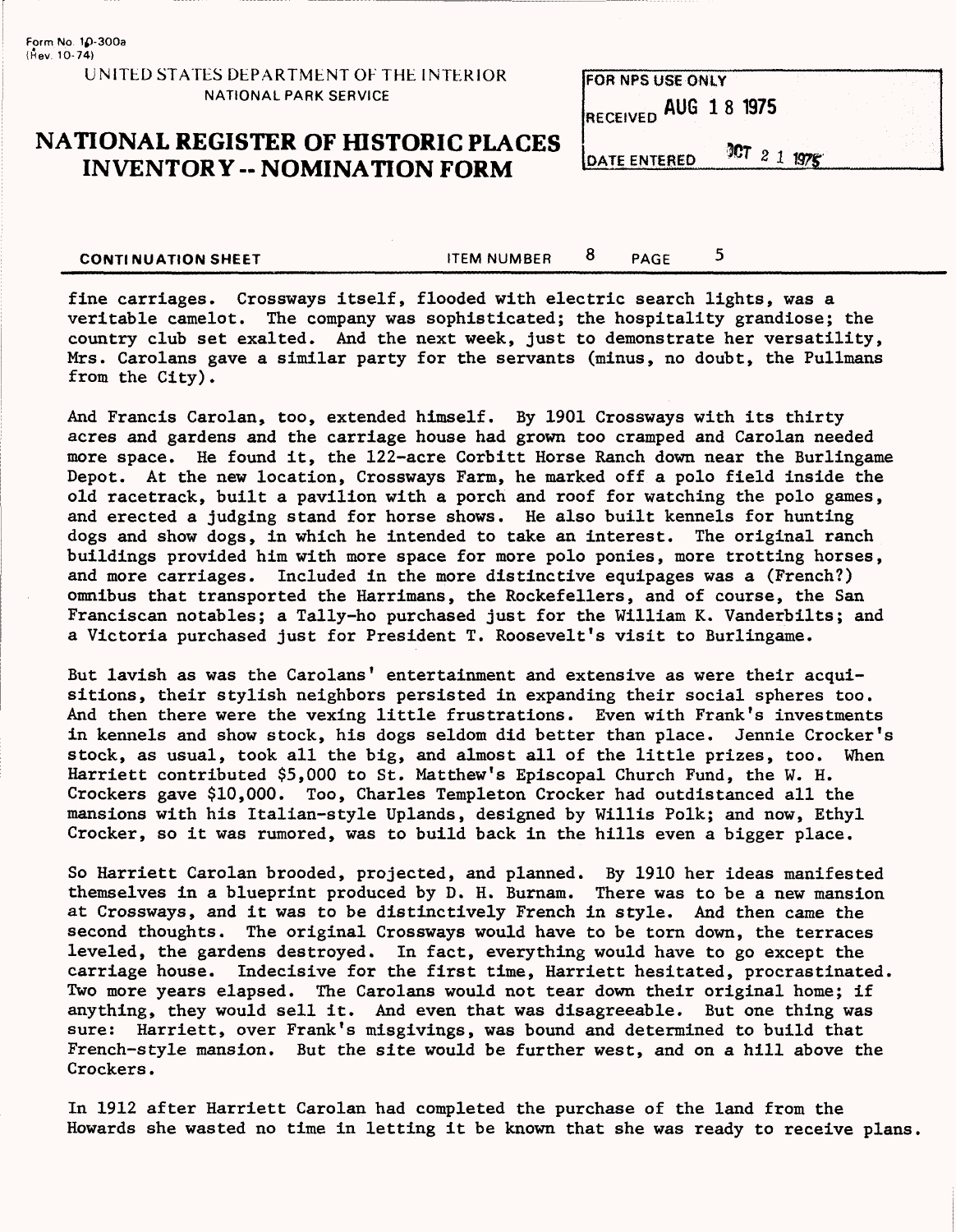#### UNITED STATES DEPARTMENT OF THE INTERIOR NATIONAL PARK SERVICE

## **NATIONAL REGISTER OF HISTORIC PLACES INVENTORY -- NOMINATION FORM**

RECEIVEDAUG 18 1975

FOR NPS USE ONLY

**JCT 2 1 1976 DATE ENTERED** 

**CONTINUATION SHEET ALL SEET ASSESSED ASSESSED ASSESSED ASSESSED ASSESSED ASSESSED ASSESSED ASSESSED ASSESSED ASSESSED ASSESSED ASSESSED ASSESSED ASSESSED ASSESSED ASSESSED ASSESSED ASSESSED ASSESSED ASSESSED ASSESSED ASSE** 

She had little time to wait for by the end of the year Achilles Duchene, a Frenchman, was the first to respond. The December San Francisco Call ran this story:

> Our idea (Duchene was talking about plans for the mansion) at present is something not exactly French but of good adaption. There will have to be a special creation, adapted to the situation, perhaps a suggestion of Italian on good French lines.

Apparently Duchene's house plans were not accepted even though his landscaping plans were used. Willis Polk was the next with plans and he submitted two sets one with 560,000 cubic feet and the other with 500,000 cubic feet. Folk's plans, too, were rejected, and in 1914 a second Frenchman, E. Sanson submitted plans and these were accepted. The plans ran over one million cubic feet, and Polk was put in charge of construction.

As soon as Harriett Carolan accepted Sanson's plan for the house, the architects on both sides of the Atlantic went into action. Sanson's finished plans were forwarded to Folk's office in San Francisco where immediately the French terms and metric dimensions were translated into the English language and measurement systems. Duchene appeared on the site, this time as a landscaper. Studying the topography, the Frenchman was satisfied that the 554 acres would be enough for the parks. Then he issued directions for 32,000 bushes, shrubs, and trees, and recommended a watering system. For all practical purposes, it was at this time that the estate became known as "The Carolands."

The first contract was let in June, 1914, to the Clinton Fireproofing Company for grading the site. In addition to preparing for the foundation, the company would be leveling three terraces. The end of the West Terrace was to provide the fill for the North and East Terraces. Originally the end of the West Terrace was to have had a spacious pavilion, but this was never built. A Temple of Love, however, was built north of this terrace. On the west side of the North Terrace were the picnic grounds, complete with a bandstand. The East Terrace offered a superb view of the Peninsula and surrounding Bay, and was the one, it was rumored, where Mrs. Carolan used to pause to look out over her neighbors.

The building of The Carolands was a model of early American efficiency, Polk directing and monitoring the construction. The architectural firm had set up its own office on the site and kept a watchful eye on the contractors. Blueprints were checked out and in each day; contractors were charged for all phone calls; and every night builders must clean up their own rubbish or be assessed for the daily scavenger service. The water supply was critical, not only for mixing the concrete but also for drinking water for the laborers. The original supply of water was piped from new wells drilled on the lower end of the property, near Ralston Avenue. But when these ran dry, water was pumped from the wells at Crossways Farm to the wells drilled near the building site.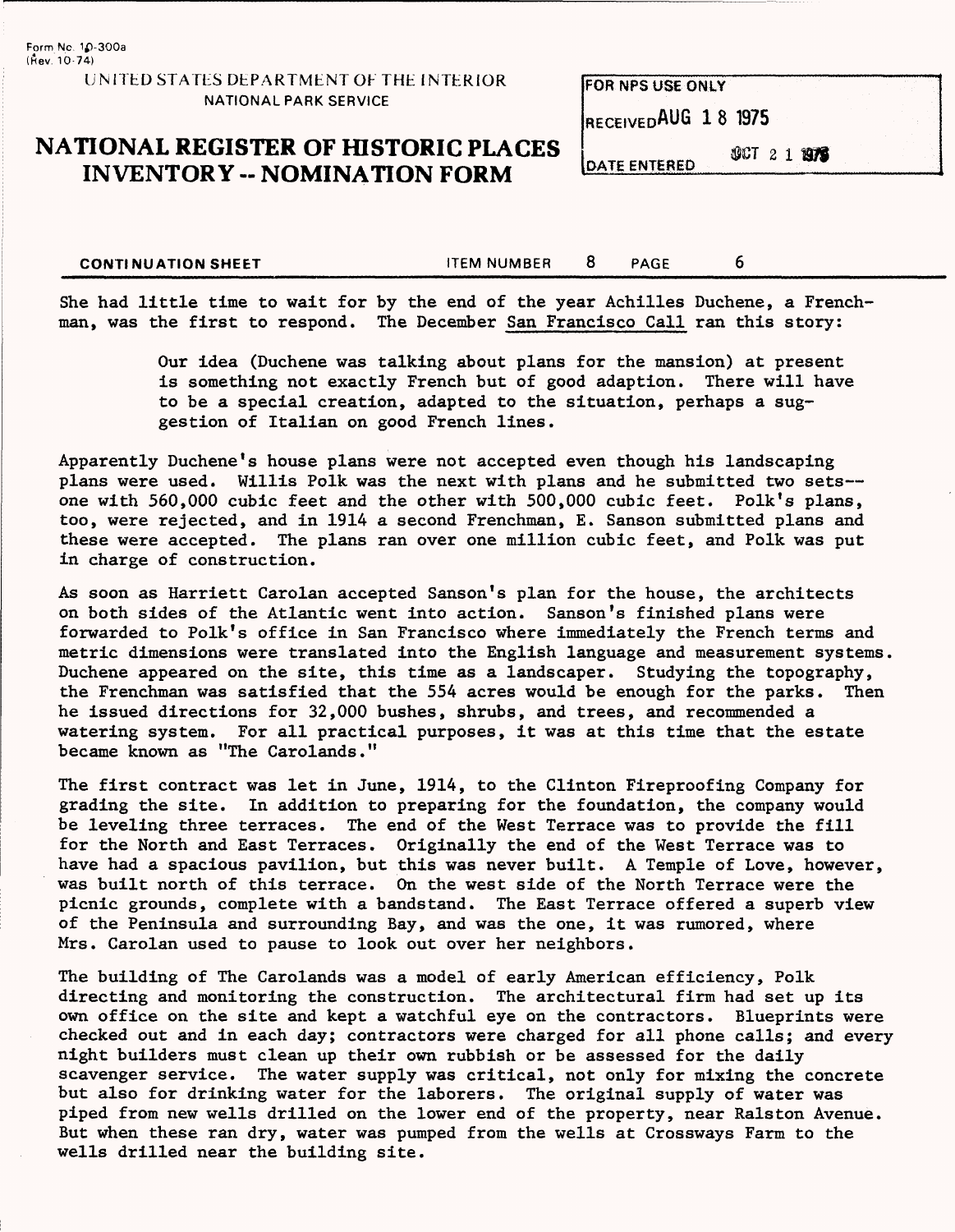Form Nc 10-3GOa (Kev. 10-74) UMTED STATES DEPARTMENT OF THE INTERIOR NATIONAL PARK SERVICE

## **NATIONAL REGISTER OF HISTORIC PLACES INVENTORY -- NOMINATION FORM**

**FOR NPS USE ONLY** RECEIVED AUG 1 8 1975

**DATE ENTERED** 

aCT 2 1 1975

**CONTINUATION SHEET** THE STEM NUMBER 8 PAGE 7

When the walls and roof were constructed, a second Frenchman, Felix Passot, made his appearance. Passot evidently was associated with the interior design, but his forte was re-setting the three rooms that Mrs. Carolan had imported from Europe. And he also designed some interior moldings, decorations that were cast down in the barn at Crossways Farm. Another of Passot's talents seemed to have lain in water colors of grand proportions. Four of these sections, apparently designed for the ballroom that was never completed, measured two sections 18 ft. x 7 ft. and two others 10 ft. x 7 ft.

One year after the first grading was started, the summer of 1915, the Carolans moved into their mansion. A researcher has identified their quarters as "a small suite", and it was probably one of the smaller suites on the second floor, the ones that faced the Bay. They occupied the mansion with forty-four servants, about equally divided between outside and inside work. How long the couple lived here we can make only an educated guess. By December 1917, Harriett Carolan was in New York City, a time span that means that the couple could not have occupied The Carolands for more than two and one-half years. And when Mrs. Carolan did leave in 1917, it was, for all practical purposes, the end of the marriage, although they were never formally divorced.

On Harriett's departure, Frank moved back to Crossways Farm, where he occupied the old Corbitt mansion, but only for a short time. Then Carolan returned to the mansion, When he died in 1923, he had been occupying a suite at the Fairmont Hotel. After Carolan died, Harriett returned to California and occupied the mansion for about eight months before returning to New York. Then after a second marriage, to A. F. Schermerhorn, Harriett (with her husband) returned to The Carolands in 1927. It was during 1927 and 1929 that Harriett Schermerhorn ordered the furniture and effects to be crated, including the paneling of the little Round Room and the Square Room, some to be shipped East, the rest to be placed in storage in San Francisco. And it was during this period, evidently, that she made arrangements for sub-dividing the property. Then The Carolands, with a few maintenance men, stood deserted until 1945 when it was purchased by Tomlinson I. Mosely of Dalmos-Victor. Three years later it was sold again, this time with twenty-five acres for \$250,000 to Mrs. S. Coe Robinson. Then it was sold a third time in 1950 to Countess Lillian Remillard Dandini.

The Countess Dandini, who occupied The Carolands until her death in 1973, assumed ownership of the chateau by a set of curious circumstances that coincidentally intertwined with her own California forebears. In the late 1940's a developer W. C. Robinson was subdividing the last of the Carolan site. He was going to tear down The Carolands chateau and he also needed gravel for his subdivision. In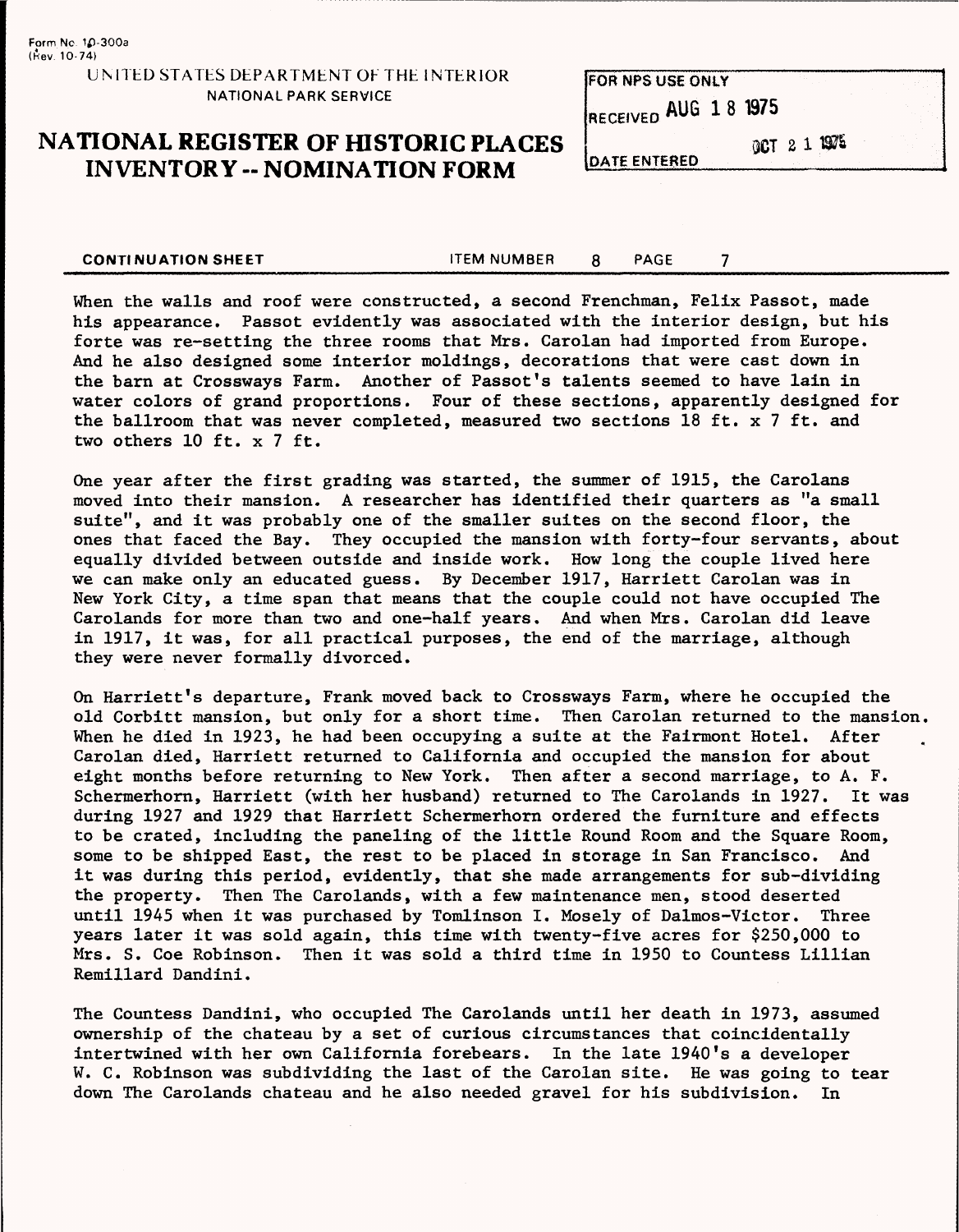#### UNITED STATES DEPARTMENT OF THE INTERIOR NATIONAL PARK SERVICE

## **NATIONAL REGISTER OF HISTORIC PLACES INVENTORY -- NOMINATION FORM**

FOR NPS USE ONLY RECEIVED AUG 18 1975

**DATE ENTERED** 

CCT 2 1 1975

**CONTINUATION SHEET** THEM NUMBER  $\frac{8}{2}$  PAGE 8

arranging to buy gravel he came in contact with the Remillard materials yard in San Jose. As Countess Dandini had an interest in the Remillard Company, and as she also wanted to buy and preserve the chateau, the Countess and Robinson came to agreement in which she would take ownership of six acres and The Carolands chateau, and the subdivider would receive building supplies from her (formerly her father's) brick and building supplies company.

The families of the late Countess Dandini's parents, the Remillards and the Laurins, go back to early Gold Rush days. Three Remillard brothers - Pierre, Hilaire, and later Edward - arrived in the Bay Area from Montreal. Pierre first, and then joined by his two brothers, first entered the brickyard business on the shores of Lake Merritt in Oakland. When business in San Francisco flourished, the brick business expanded too, eventually spilling over into building supply yards in Marin, Pleasanton, and San Jose. Remillard bricks from the Marin yard, located in the present-day Larkspur, went into the present Palace Hotel, Ghiradelli Square (the old chocolate factory), and the Cannery. In 1933 Lillian Remillard Dandini, the third child, became president of the Brick Company. A year earlier she had married Count Allesandro Dandini, but the two separated in the 1940's. Previously to directing the Brick Company, Lillian Remillard had studied for a singing career and, continuing in the Bay Area her interest in music, she was a founder of the Pacific Opera Company and an active member of Pacific Musical Society, serving as its president 1939-41. After purchasing The Carolands in 1950, Countess Dandini provided furnishings and art objects for the chateau, and she also offered the ballroom and library as a center for musical, charitable, and other community events. Some of the more recent national figures who have visited The Carolands include Molinarri Pradelli, distinguished conductor; Billy Graham, evangelist; Dr. Antonio Breco, eminent symphony conductor; Raggeiro Ricci, violinist; Bing Crosby, motion picture celebrity: Giovanni Martinelli of the New York Metropolitan Opera Company; Allan Jones; and others.

The distinctive features of the interior of The Carolands include: on the main floor the larger rooms are the dining room, the library, and the ballroom. The dining room is distinguished by the painted imitation marble and the painted ceiling. The Library paneling is unique. Parts of the paneling were brought over from France; other parts were carved here by French artisans. The mammoth ballroom, planned to be finished with wall-sized painted canvases and simulated marble columns, was never completed but it became the life center for entertainment with its simplified painted walls, its majestically draped windows, and its stage for performing artists. The main floor has also several distinctive smaller rooms, among them being the little Round Room which was designed and built to accommodate the panels taken from a chateau in the south of France. The panels are rosewood, carved and painted, and represent the period of about 1780, as does the marble fireplace with wrought iron embellishments crowned with its French beveled mirror. The parquet floor is a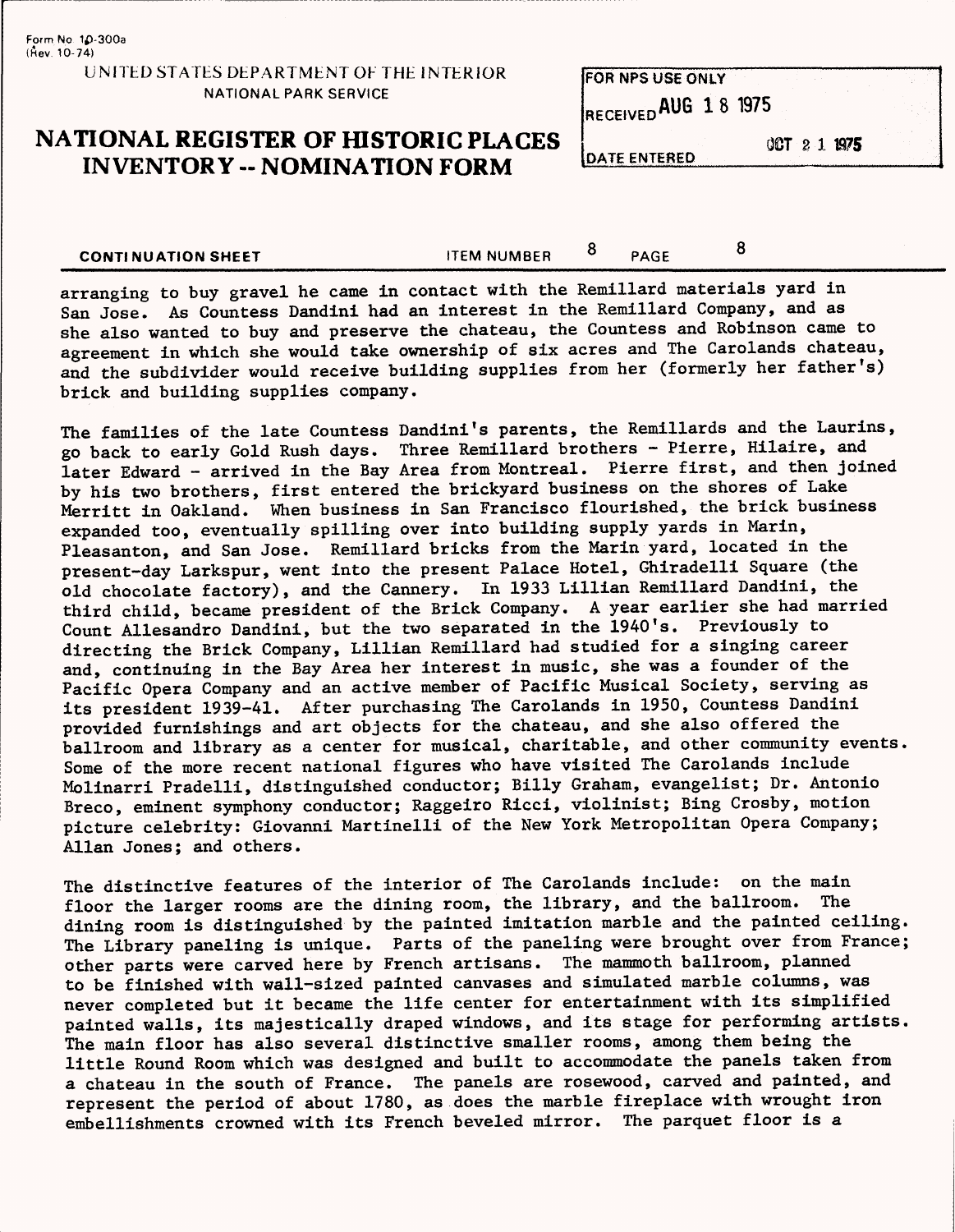#### UNITED STATES DEPARTMENT OF THE INTERIOR NATIONAL PARK SERVICE

## **NATIONAL REGISTER OF HISTORIC PLACES INVENTORY -- NOMINATION FORM**

| <b>IFOR NPS USE ONLY</b> |              |  |
|--------------------------|--------------|--|
| IRECEIVEDUG 18 1975      |              |  |
| <b>IDATE ENTERED</b>     | OCT 2 1 1975 |  |

**CONTINUATION SHEET** THEM NUMBER 8 PAGE 9

beautiful example of the sunburst pattern of its time. The small Square Room, just off the Round Room, is of the same period with its imported paneling, mirrors, fireplace, and parquet floor. Completing the main floor is the Chinese Room of beautifully laquered imported wall panels and exquisitely carved furnishings.

The second floor is notable for the galleries, around which are arranged commodious suites for living quarters. The largest suite occupies the southwest corner and the entire west side of the mansion. The other suites occupy part of the north, the east, and part of the south sides. The large suite, apparently reserved for Harriett Carolan, has in addition to a spectacular bathroom, two large dressing rooms sandwiched between the floor of the second story and a lowered ceiling of the main floor. They are reached from the master suite by means of a small circular iron staircase. The suite on the northwest corner seems to have been meant for Francis Carolan. And the other two suites, on the view side of the building, seem to have been designed for especially distinguished guests.

The third floor is divided into about forty rooms: quarters for the servants and accommodations for the entourages of the personages occupying the two second-floor guest suites. The plans for the chateau were evidently designed for entertaining only major social figures: presidents, royalty, and the most elite industrial and financial figures. Consequently, no plans were made for large numbers of guests of ordinary social stature.

The ground floor (or basement) was designed for kitchens,the wine cellar, and other service areas.

The elegant Carolands Chateau reaches its sixtieth birthday this year, 1975, six decades - of which many years were spent in solitude, austerity, and even desertion. Probably its greatest moment transpired in its first two years when Harriett Pullman Carolan could stroll down the East Terrace, pause at the brink, gaze out over the Peninsula and Bay and muse: "At last I can look down on the Crockers."